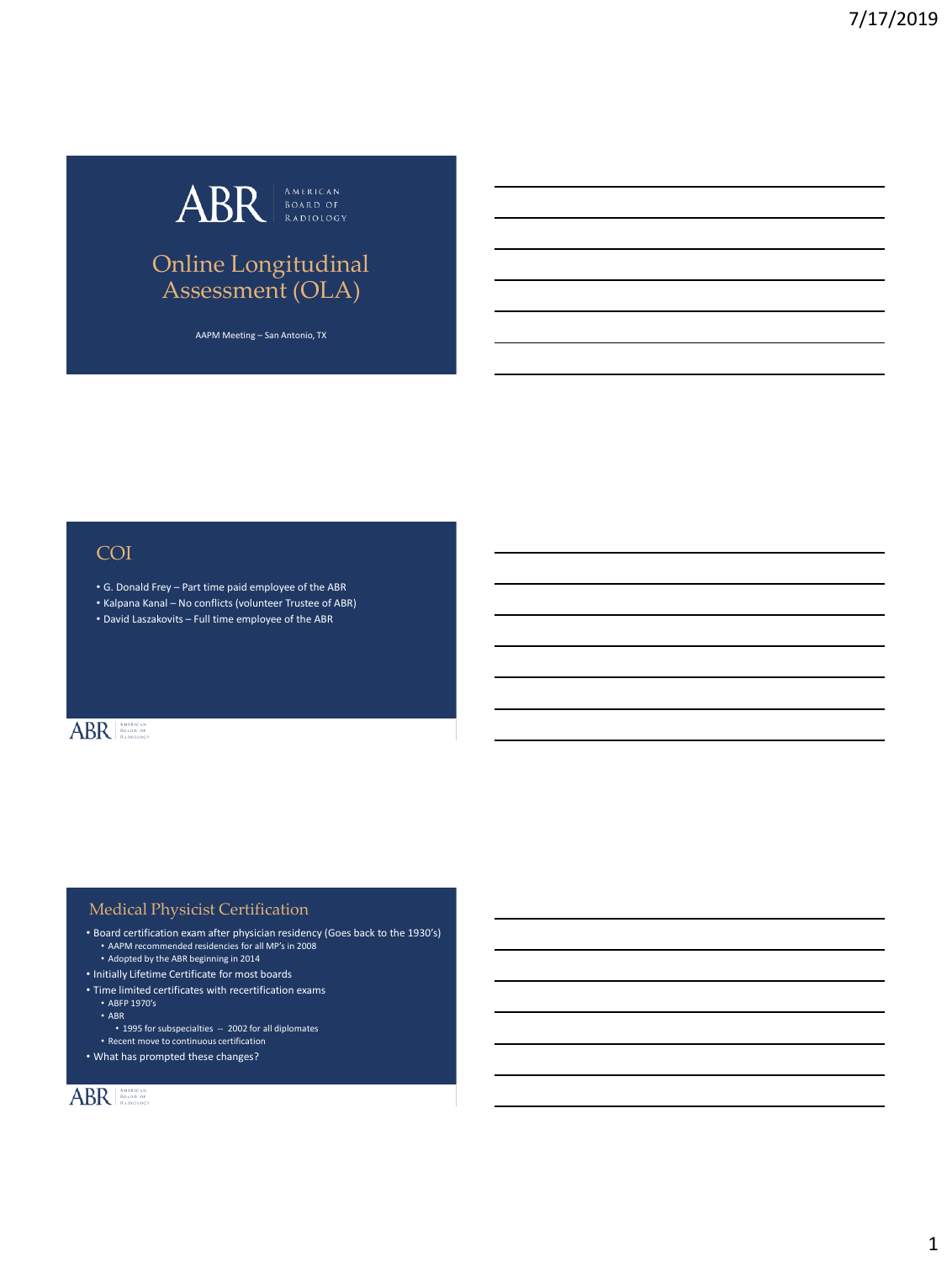#### Why do we have Maintenance of Certification (MOC)

- Having MOC is the right thing to do
- MOC is expected by the public in focus groups • Includes a requirement for knowledge evaluation
- MOC keeps the process in the hands of medical physicists • Lack of MOC would lead to a process by regulators, the federal government, insurance companies and/or JCAHO

ABR 358

#### What is the foundation of MOC?

- Part 1: Professionalism and Professional Standing • Valid license (TX, FL, NY, HI) or professional standing attestation
- Part 2: Lifelong Learning and Self-Assessment • At least 75 hours CE (25 SA-CE) in the previous 3 years (CAMPEP, Cat 1, others)
- Part 3: Assessment of Knowledge, Judgement & Skills • **ABR OLA or an MOC Exam once every 5 years** • **The MP MOC exam is the MP Certifying exam**
- Part 4: Improvement in Medical Physics Practice • Practice Quality Improvement, (PQI) or participatory activities

ABR 200

#### ABR MOC Improvements for Physicists

- Simplifying attestation
- Expanding the Part 4 (Quality Improvement) possibilities
- Expanding the types of CE that are acceptable
- And for physicists SDEP
- And now **Online Longitudinal Assessment (OLA)**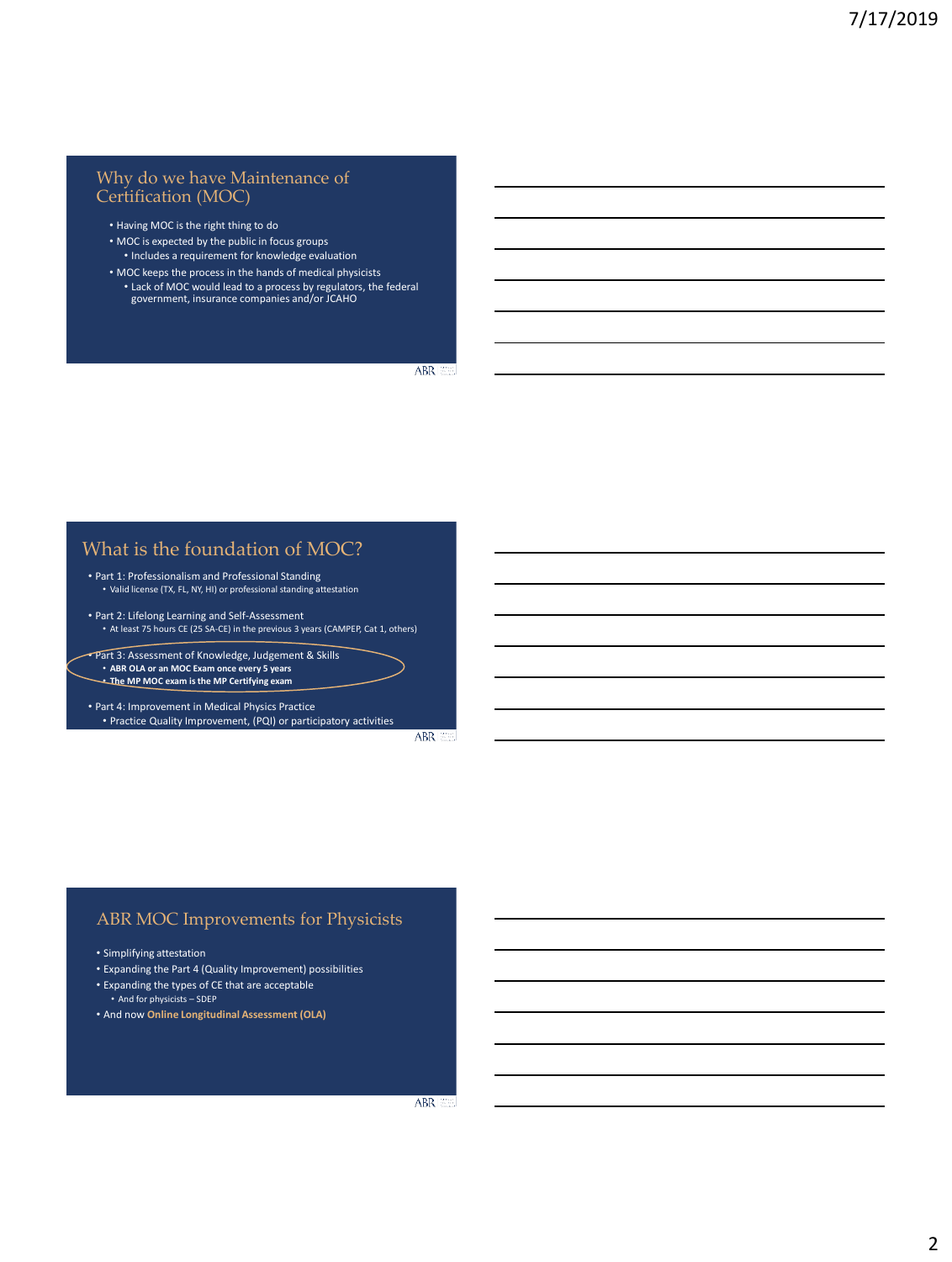# ABR AMERICAN Replacing the Decennial

Exam with the On-line Longitudinal Assessment (OLA)

#### How Will ABR OLA Be Better For Me?

- It eliminates the 10-year MOC exam
- OLA eliminates the need to go to a Pearson VUE center
- It does not require you to set aside time to study
- It offers immediate feedback with rationale and references
- Incorrect answers are followed-up with similar question in a few weeks
- It is more focused and relevant to your clinical practice
- It is designed to be an ongoing, learning and non-stressful experience
- It is flexible Within broad guidelines you decide how often to engage with OLA

## ABR AMERICAN

#### Introduction to longitudinal assessments

• Adoption by ABMS member boards

- Initially tested by American Board of Anesthesiology (ABA) in 2014
- Full launch to all ABA diplomates in 2016
- Many other ABMS Boards pursuing similar model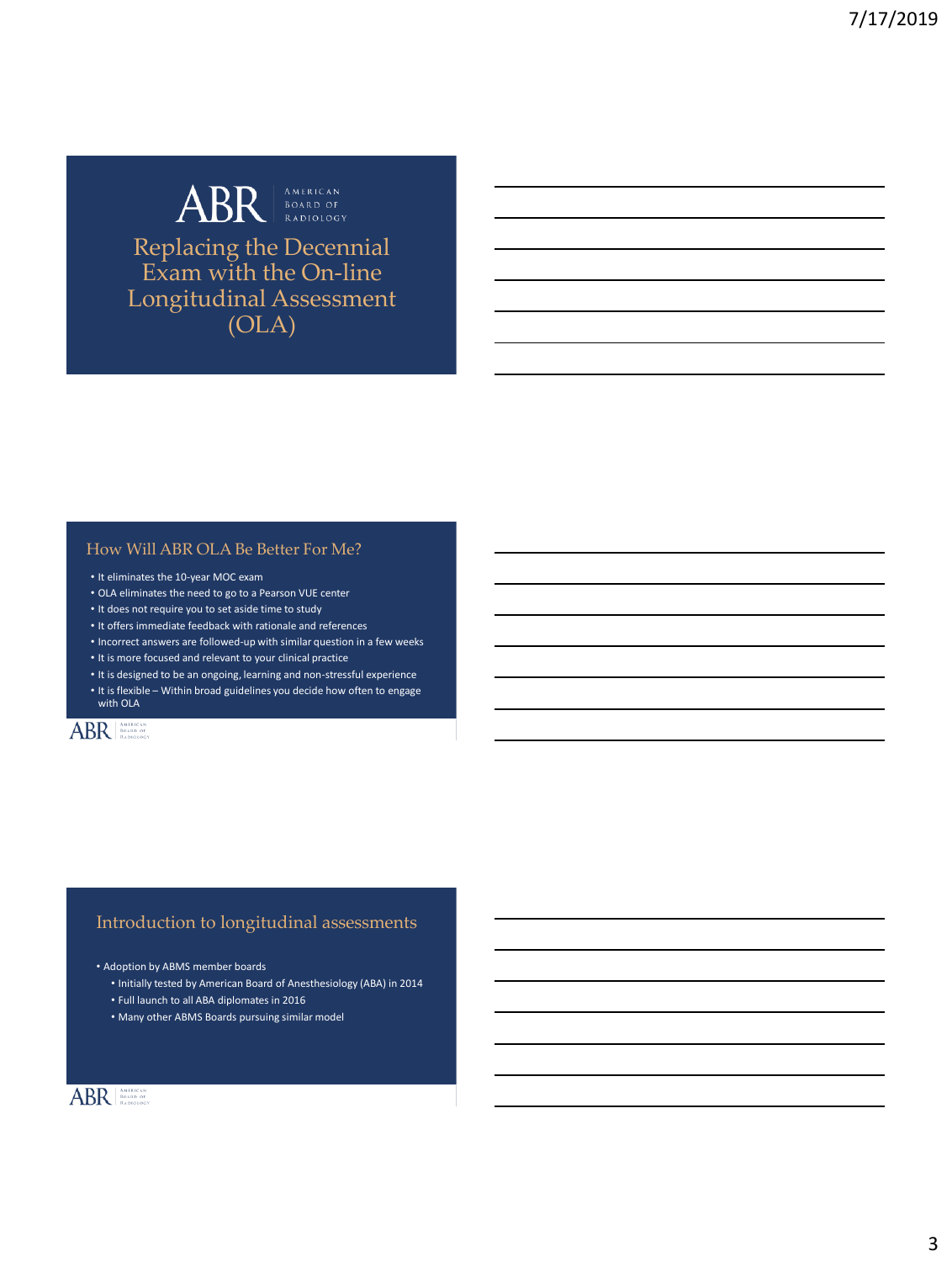## ABR Online Longitudinal Assessment

• ABR's implementation is called ABR OLA

• New ABR volunteers (both academic and community) have been recruited to work on creating content (questions)

### ABR AMERICAN

## We Know That....

• We forget stuff

- We fail to learn all the new things that we should
- We focus our CE in areas we like and thus in areas we are expert in

## ABR AMERICAN



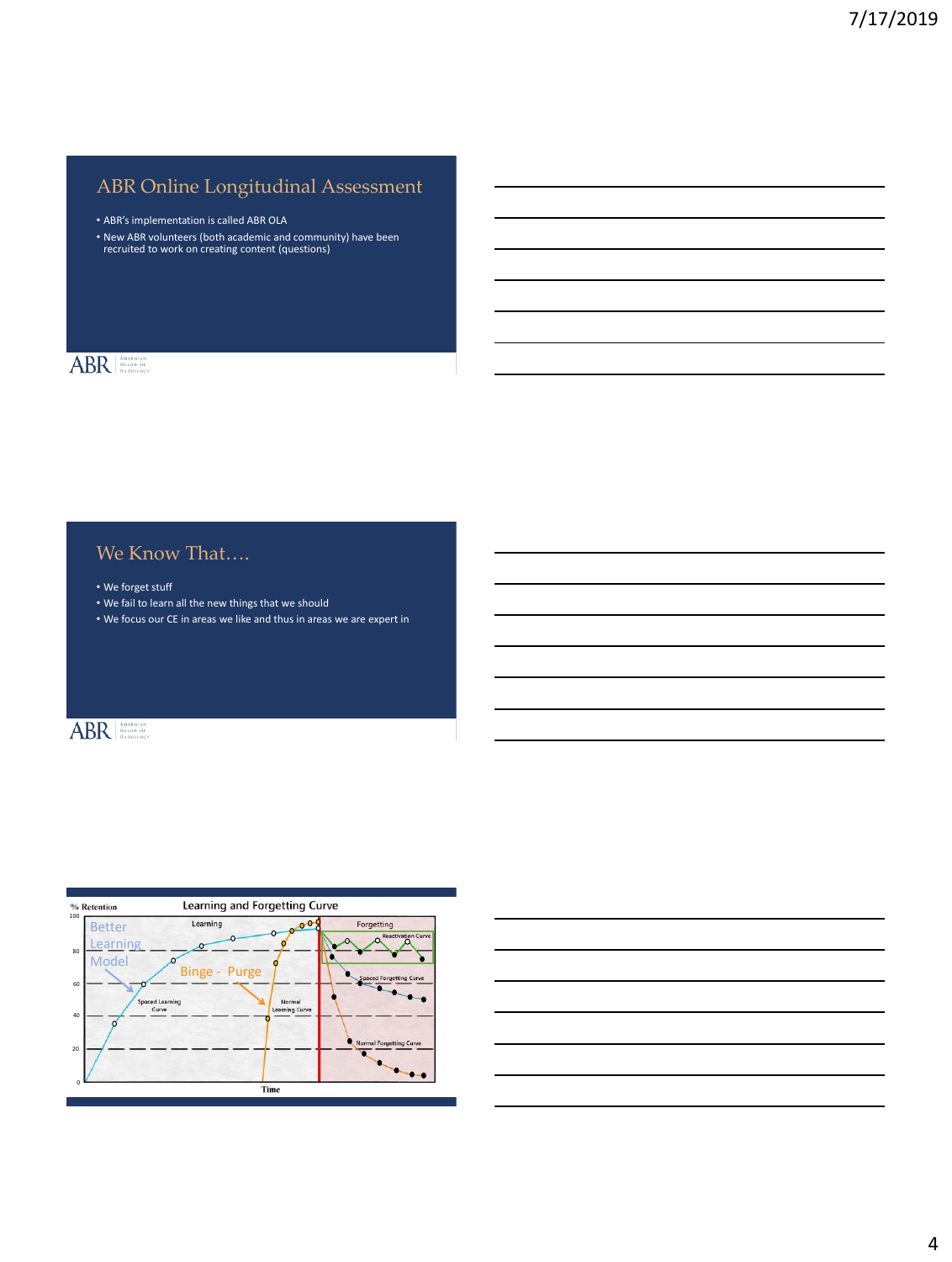### Summative vs Formative Assessment

Ten Year Exam

OLA

• Summative assessment

- Evaluate performance against a standard
- Usually "high stakes" • Primary responsibility of member boards
- Formative assessment
	- Monitor learning by providing ongoing feedback
	- Identify gaps to guide learning
	- Often "low stakes"

• ABMS member boards moving to a hybrid model - formative assessment with summative features – There is a standard

### ABR

Why ABR OLA?

- To improve the formative aspects of assessment and better support more daily activity aspects of clinical medical physics
- Focus on a more convenient assessment approach • While maintaining a rigorous evaluation of diplomate knowledge • Support continuous professional development through lifelong learning
- Target for OLA content Walking Around Knowledge • The type of questions you may get from colleagues, referring MDs, trainees, patients or technologists (therapists)

ABR 359

#### Who Can Participate In OLA?

• All diplomates with valid ABR certificate that are participating in MOC • 2019 – Diagnostic Radiology and Diagnostic Radiology subspecialties

- as of July 1, 17,936 diplomates have answered at least one OLA question. 667,743 OLA questions have been answered.
- **2020 – Medical Physics, Radiation Oncology, & Interventional Radiology**
- Diplomates with a Lifetime certificate may voluntarily enroll in MOC but must also meet all other MOC requirements
- You must be current with your MOC exam to enter ABR OLA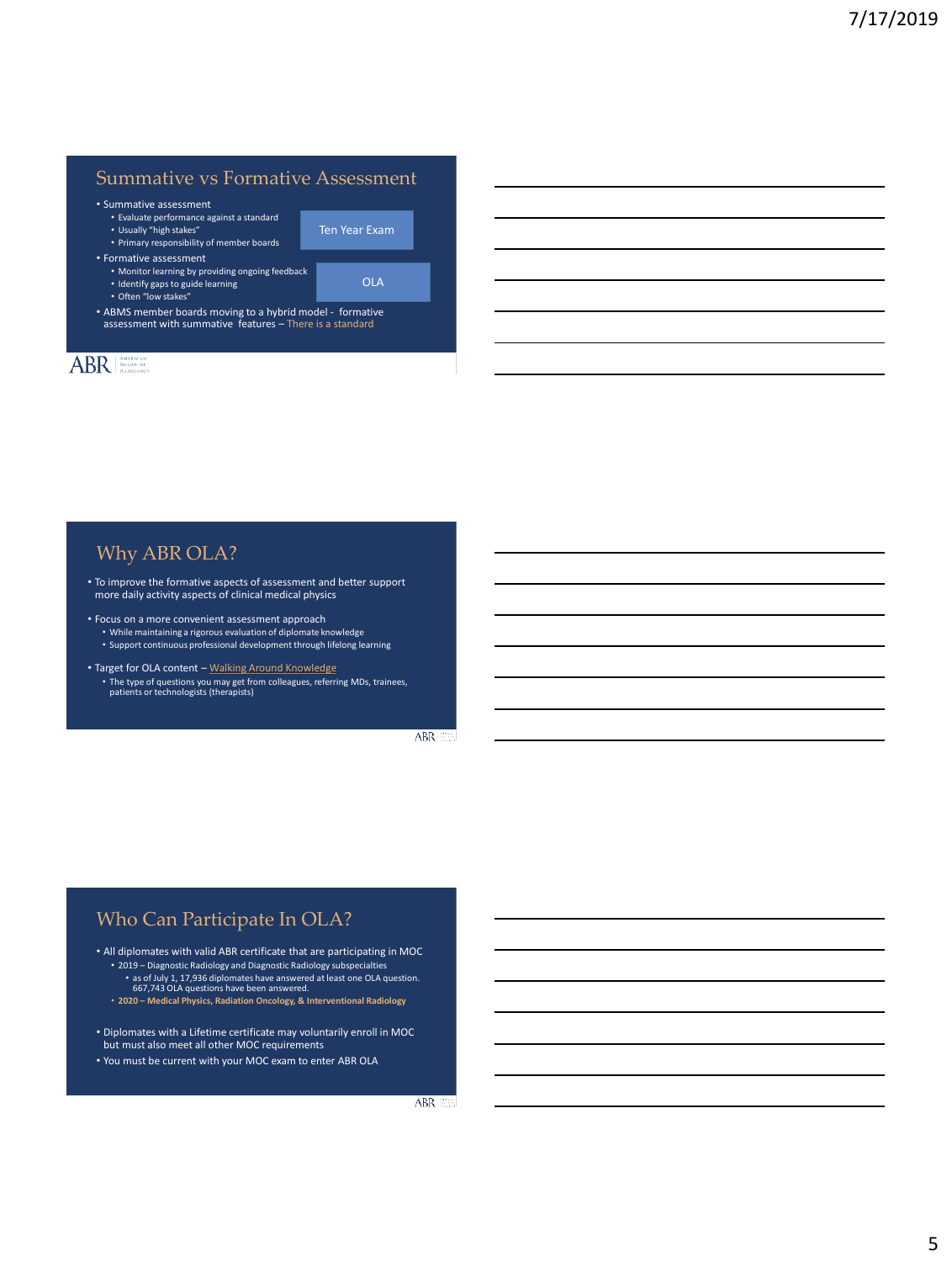#### Some Basic Points

• How will I know I have questions to answer?

- You will receive a weekly email reminder with a link to your OLA home page
- On your homepage you will see how many questions are available

• How many questions do I have to answer?

- 52 questions per year per certificate
- OLA will deliver 2 question opportunities per week per certificate
- OLA will store up to 8 questions per certificate
- What if a question is not relevant to my practice? • You can decline to answer up to 10 questions per year

ABR 200

#### Some Basic Points (cont.)

• How should I prepare for OLA?

• Study should not be required. OLA is not an exam, it's a assessment of your every day knowledge which occurs over several years

- Weekly questions? What if I need time off? • OLA is flexible and designed to allow you up to 6 months off every year
- What if I only want to be reminded once a month, or not at all? • You can change your communication preferences from your myABR dashboard

ABR 200

#### Some Basic Points (cont.)

- Do I need to enroll in OLA if I'm already in MOC?
- No. If you are currently participating in MOC, you will be automatically enrolled in OLA
- Which browser platforms are supported?
	- Chrome, Firefox and Safari.
	- Minimum display resolution of 1024x768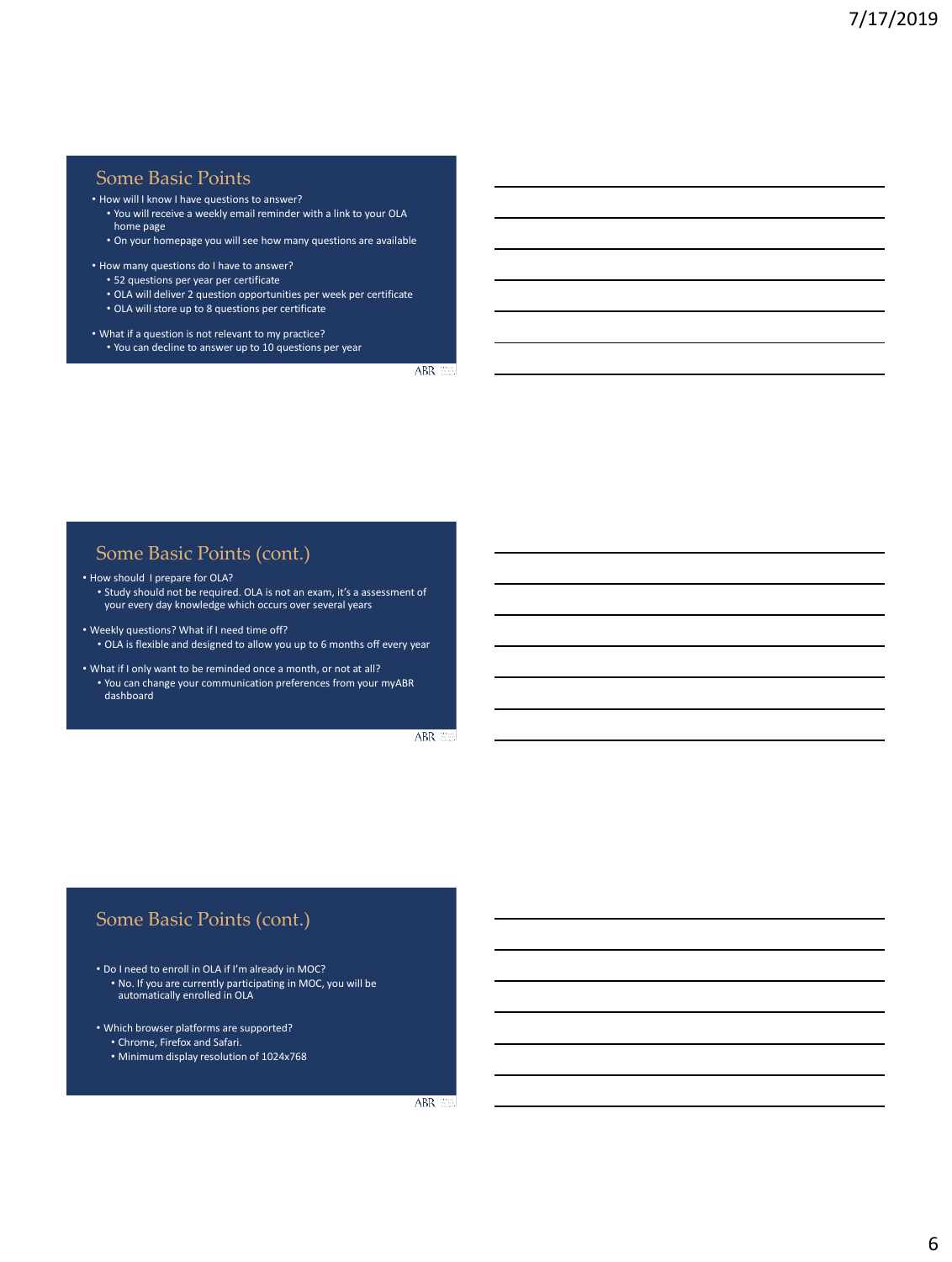## OLA Demonstration

#### When Will My Performance Be Evaluated?

- Performance evaluations at Annual Review (March 2nd each year)
	- After you have answered 200 questions
	- Evaluations each year at annual review thereafter

#### • OLA is criterion referenced

- OLA is not graded on a curve
- Each question is evaluated individually and the aggregate rating for your 200 questions is the passing standard

#### • Participating as a question rater

• Watch an online video which explains the question rating process • Take a short quiz

ABR 359

#### When Will My Performance Be Evaluated?

#### • **How long will it take to answer 200 questions?**

- For diplomates beginning OLA in 2019 and answering 52 questions per year, the first evaluation will occur on March 2, 2023. For those answering more than 52 questions per year, the first evaluation may occur earlier.
- **How will I know if my OLA score is above the passing standard?**
- After you've answered 52 questions, your performance will appear on your OLA dashboard. This graph will show your performance as it relates to the passing standard for the questions you have answered.
- 
- What will happen if I'm below the passing standard after 200 questions?<br>• At the next annual review, your MOC status will change from "Meeting" to "Not<br>Meeting" requirements. This change does not affect your certificatio

ABR **ELE**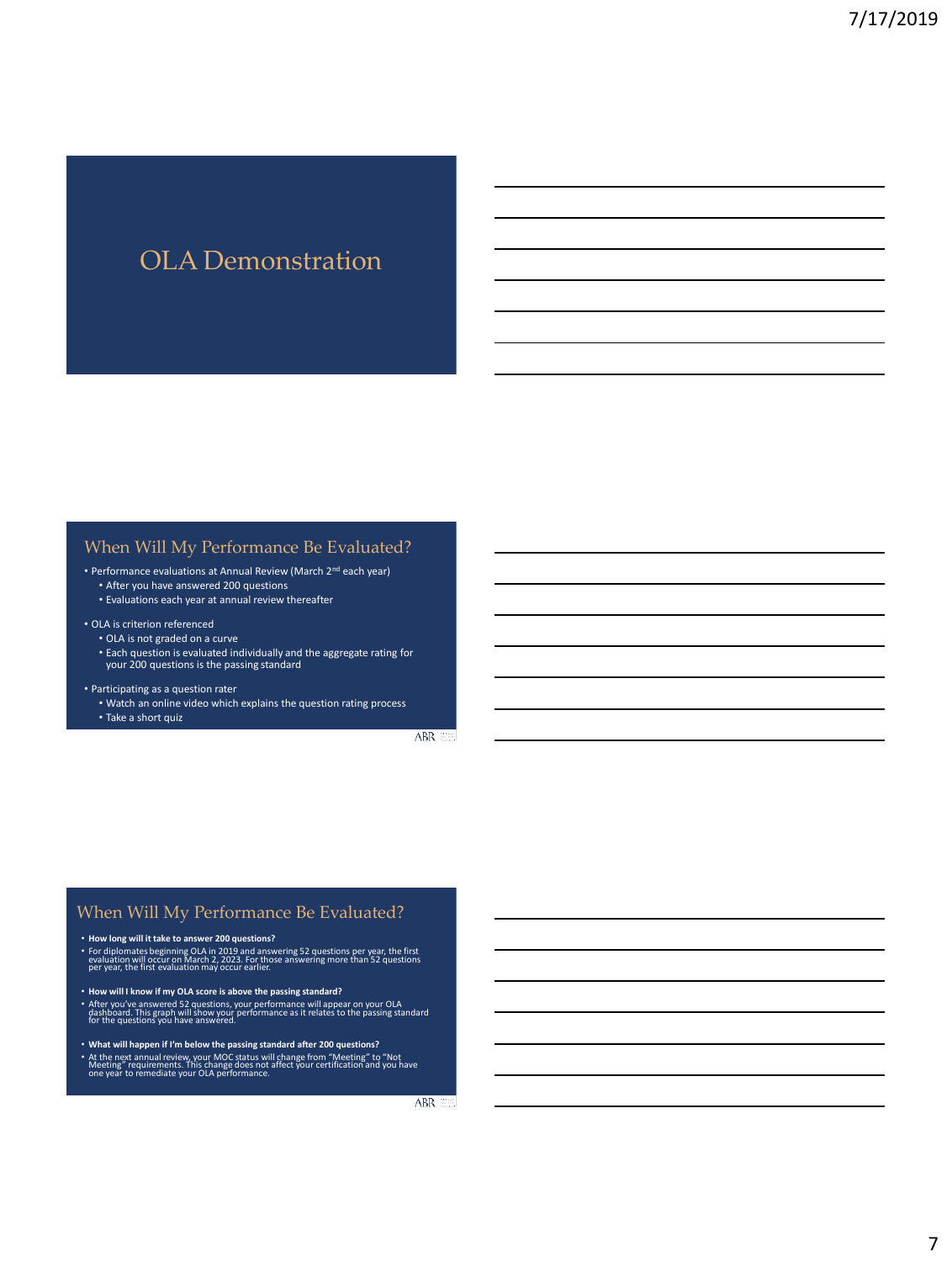#### When Will My Performance Be Evaluated?

- **How do I remediate my OLA performance if I'm below the passing standard?**
- If you answer additional OLA questions and your performance rises above<br>the passing standard at any time over the 12 months between annual<br>reviews, your MOC status will immediately change from "Not Meeting" to<br>"Meeting"
- It is important to remember that upgrades to your MOC status can occur at any time. Downgrades can only occur on March 2, at the MOC annual review.
- If you prefer, you can take and pass a traditional exam. Doing so will ensure<br>your MOC Part 3 status will remain "Meeting" for five years. Also, after<br>passing an exam, OLA will be re-set and any previous scoring deficit

ABR 333

#### When Will My Performance Be Evaluated?

#### • **How is the passing standard set for OLA?**

- The passing standard for OLA is criterion referenced; OLA is not graded on a curve. The passing standard for each OLA question is established individually and the aggregate rating for your 200 questions defines your passing standard.
- **Who sets the passing standard for OLA questions?**
- The passing standard for each question is established by OLA participants who volunteer as question raters. This is an important characteristic of OLA; the radiology community will set the passing standard for each question.

ABR 200

#### ABR OLA Security

- Access to OLA is password protected as part of the diplomate's ABR account
- Diplomates are required to attest annually that they are answering questions themselves without help or references
- Images are watermarked to identify and deter the use of ABR OLA images through screen shots, etc.

### ABRI ANTENCAN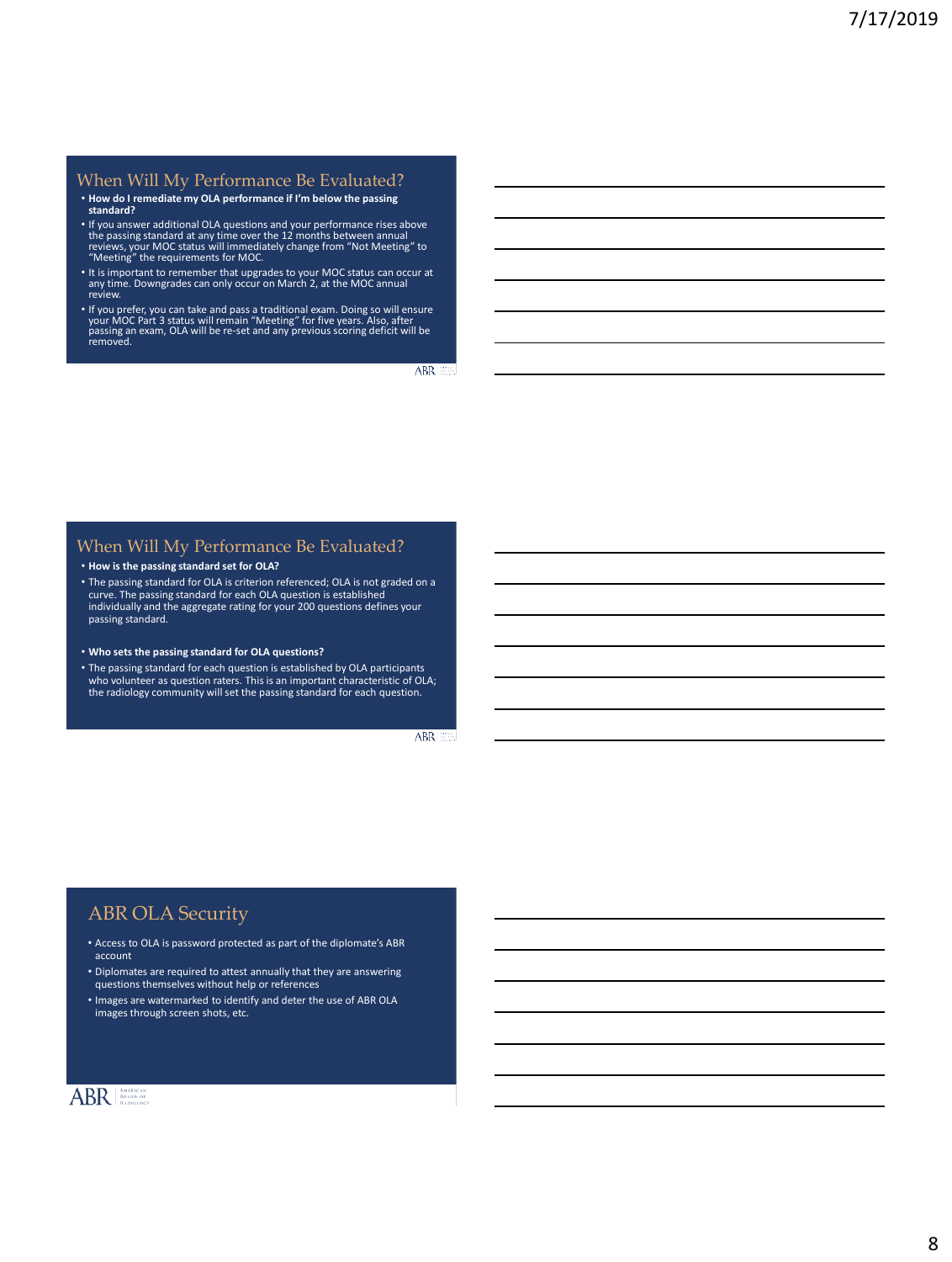#### How Will ABR OLA Be Better For Me?

#### To review:

- OLA eliminates the need for, and the cost of, travel
- It does not require you to study
- It requires very little time away from your practice
- It offers immediate feedback with rationale and references
- Incorrect answers are followed-up with similar question a few weeks later
- It is focused and relevant to your daily practice
- It is designed to be a gradual non-stressful experience
- It is flexible Within broad guidelines you decide how often to engage with OLA

ABR **EE** 

#### OLA RESOURCES

- OLA Scoring and Performance Evaluation FAQs
- <https://www.theabr.org/online-longitudinal-assessment-ola#scoring-eval>
- OLA Webinar
- https://www.youtube.com/watch?v=zCeWCAoGAzo&t=19s

## ABR **ABR**



## Please contact your ABR Certification Advisor at:

information@theABR.org or

(520) 519-2152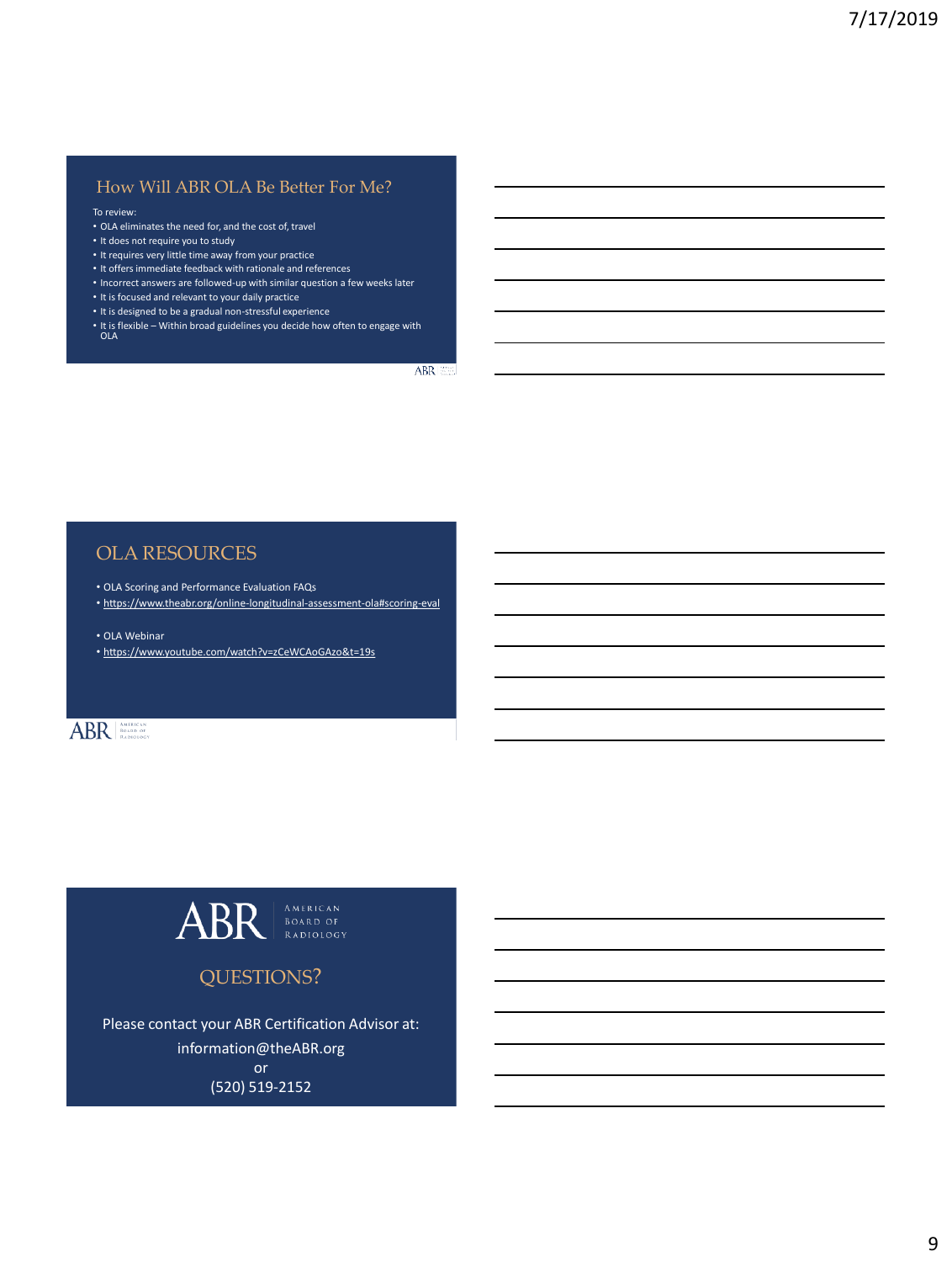

## In case live demo does not work, use following slides





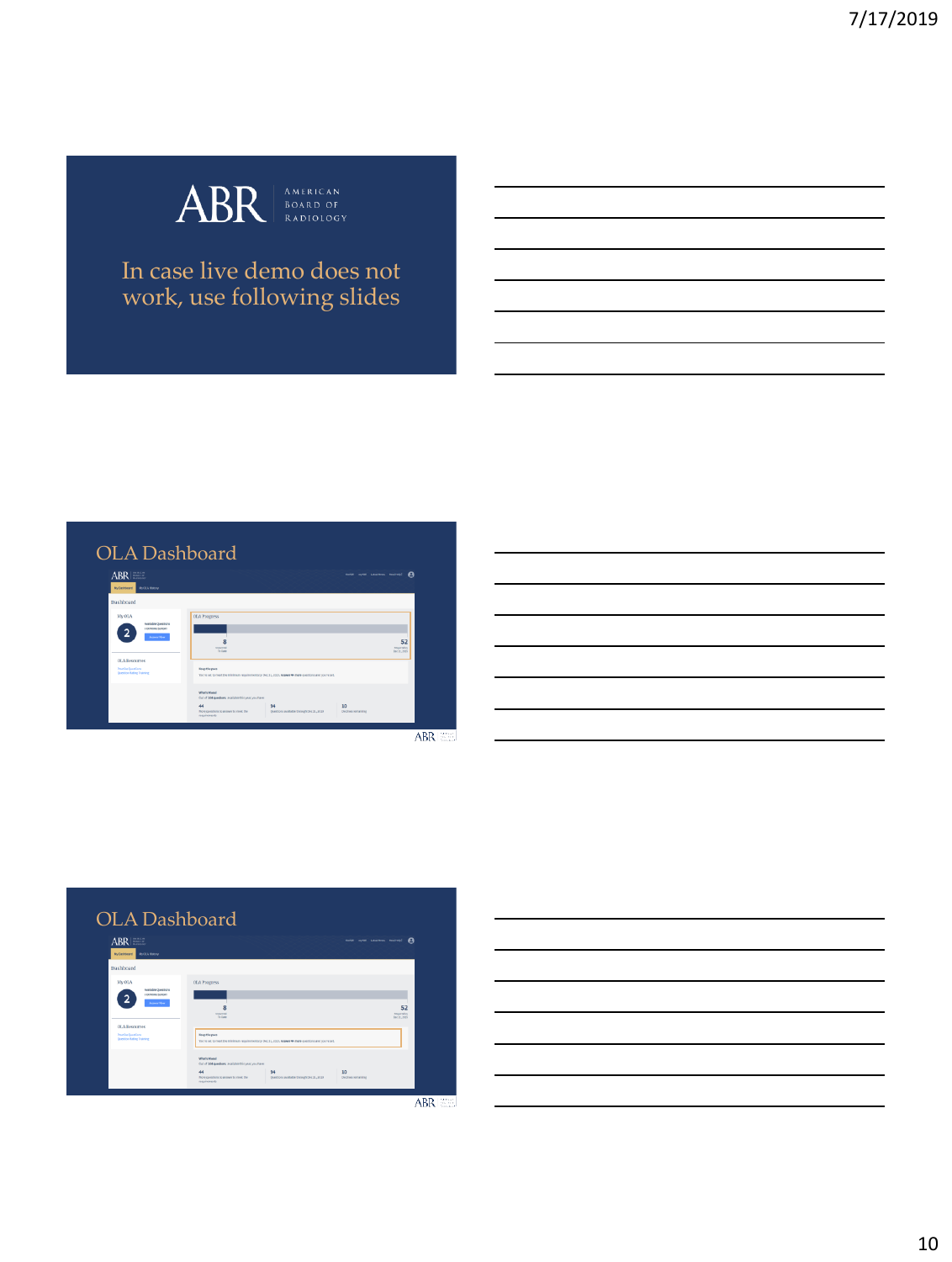| ABR<br>Wüntterd McCAttery                                                                                                                                  |                                                                                                                                                                           | therein myster catedrales mediated<br>A |
|------------------------------------------------------------------------------------------------------------------------------------------------------------|---------------------------------------------------------------------------------------------------------------------------------------------------------------------------|-----------------------------------------|
| <b>Dashboard</b>                                                                                                                                           |                                                                                                                                                                           |                                         |
| My OLA<br>Available Questions<br><b>LOZIENC SHOP</b><br><b>Amount How</b><br><b>OLA Resources</b><br><b>Practice Questions</b><br>Question Rating Training | <b>OLA Progress</b><br>я<br>Anguerad<br>To Date<br>Keep the pace<br>You're set to meet the minimum requirements by Oec 31, 2013. Answer 44 more questions and you're set. | 52<br>Required by<br>Fer 14, 2010       |

| <u> Alexandria de la conte</u>                                                                                        |  |  |  |
|-----------------------------------------------------------------------------------------------------------------------|--|--|--|
|                                                                                                                       |  |  |  |
|                                                                                                                       |  |  |  |
| <u> 1989 - Johann Barn, amerikansk politiker (d. 1989)</u>                                                            |  |  |  |
| <u> 1989 - Johann Harry Harry Harry Harry Harry Harry Harry Harry Harry Harry Harry Harry Harry Harry Harry Harry</u> |  |  |  |
|                                                                                                                       |  |  |  |
|                                                                                                                       |  |  |  |







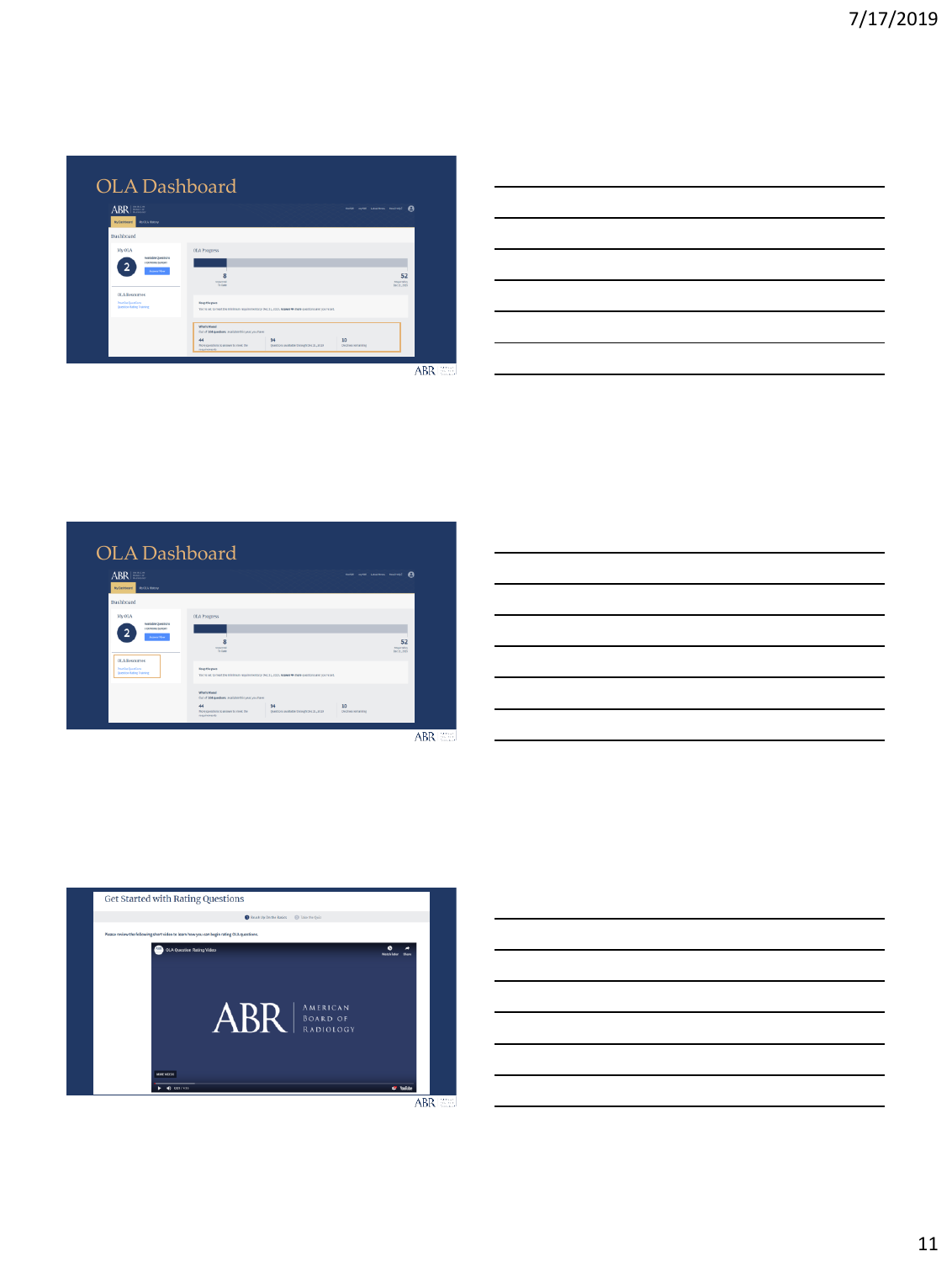| ABR<br>McGenhoard McGAttany                                                                          |                                                                                                                        | therein myster catedrales mediated<br>A |
|------------------------------------------------------------------------------------------------------|------------------------------------------------------------------------------------------------------------------------|-----------------------------------------|
| Dashboard                                                                                            |                                                                                                                        |                                         |
| My OLA<br>Available Questions<br><b>LEXPIRES SURGEY</b><br><b>Arment How</b><br><b>OLA Resources</b> | <b>OLA Progress</b><br>8<br><b>Movend</b><br>To Date                                                                   | 52<br>Required by<br>Fer. H., 2019      |
| <b>Practice Questions</b><br>Question Rating Training                                                | Keep the pace<br>You're set to meet the minimum requirements by Oec 31, 2013. Answer 44 more questions and you're set. |                                         |

|  | the contract of the contract of the contract of the contract of the contract of the contract of the contract of |  |  |                                                                                                                  |
|--|-----------------------------------------------------------------------------------------------------------------|--|--|------------------------------------------------------------------------------------------------------------------|
|  |                                                                                                                 |  |  |                                                                                                                  |
|  |                                                                                                                 |  |  |                                                                                                                  |
|  |                                                                                                                 |  |  | <b>Contract Contract</b>                                                                                         |
|  |                                                                                                                 |  |  | and the control of the control of the control of the control of the control of the control of the control of the |
|  |                                                                                                                 |  |  |                                                                                                                  |
|  |                                                                                                                 |  |  |                                                                                                                  |



|                | <b>Nuclear Sample Question</b>                                                                                        |  |
|----------------|-----------------------------------------------------------------------------------------------------------------------|--|
| 0:55 REMAINING |                                                                                                                       |  |
|                | Which of the following is the most appropriate material to use for shielding a syringe containing a positron emitter? |  |
| C Aluminum     |                                                                                                                       |  |
| O Tungsten     |                                                                                                                       |  |
| O Acrylic      |                                                                                                                       |  |
| O Air          |                                                                                                                       |  |
| Submit Answer  | Decline<br>10 of 10 Remain<br><b>Extenhesion</b>                                                                      |  |

ABR EEL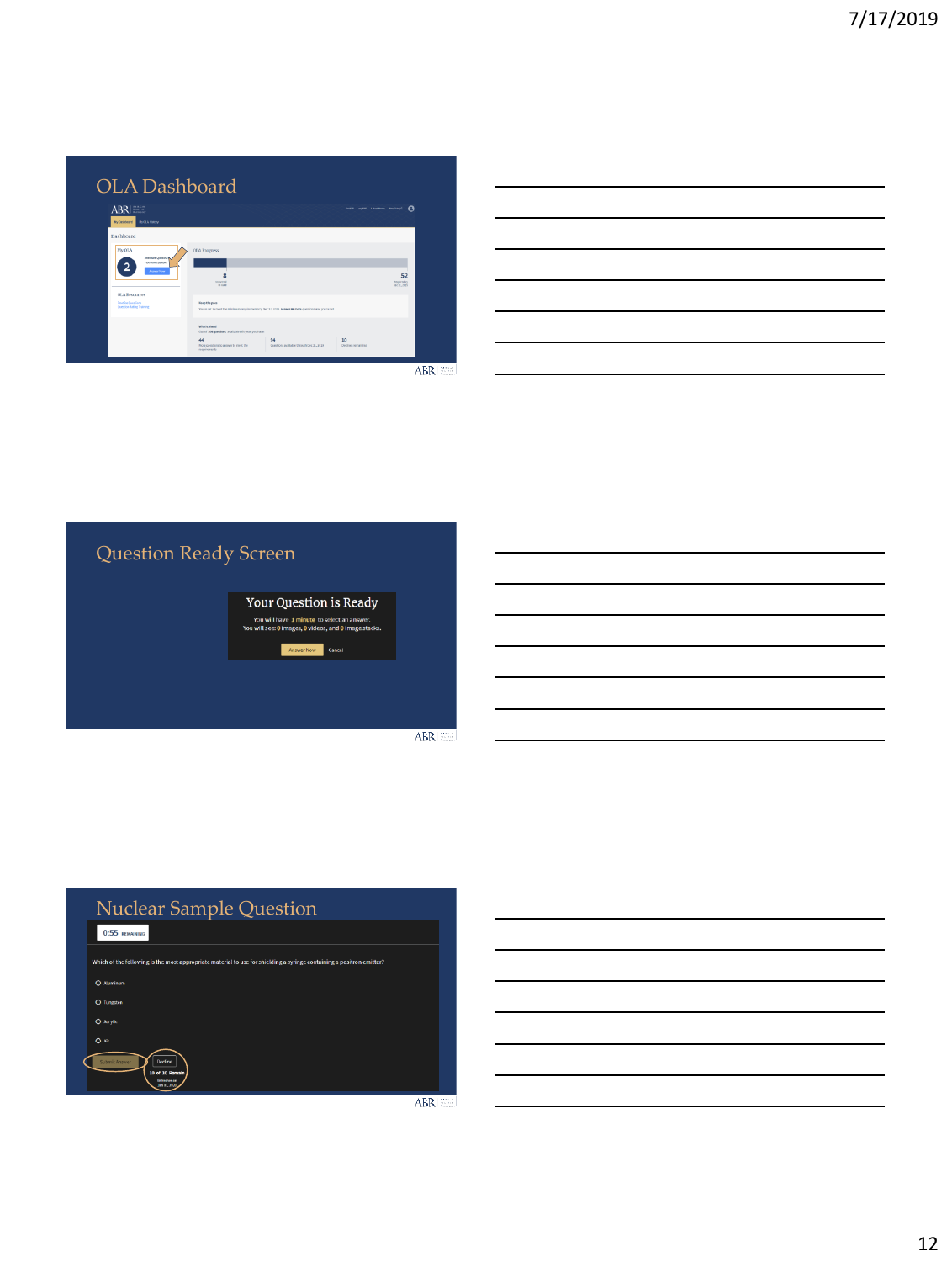| 1. How confident are you in your answer?                                                                                                                  |                    |
|-----------------------------------------------------------------------------------------------------------------------------------------------------------|--------------------|
| $\circ$<br>$\circ$<br>$\circ$<br>$\circ$<br>$\circ$<br><b>Somewhat Confident</b><br><b>Very Confident</b><br><b>Not Confident</b><br>Confident<br>Neutral |                    |
| 2. How relevant is this question to your daily practice?                                                                                                  |                    |
| $\circ$<br>$\Omega$<br>$\circ$<br>$\circ$<br>$\circ$<br>Somewhat Imployant<br><b>Somewhat Relevant</b><br><b>Relevant</b><br>Implevant<br><b>Nounce</b>   | Optional<br>Survey |
| <b>Md Feedbac</b>                                                                                                                                         |                    |
| Type your feedback here.                                                                                                                                  |                    |
|                                                                                                                                                           |                    |
| Submit                                                                                                                                                    |                    |

| <u>se establecer a la contrada de la contrada de la contrada de la contrada de la contrada de la contrada de la c</u> |  |  |
|-----------------------------------------------------------------------------------------------------------------------|--|--|
|                                                                                                                       |  |  |
|                                                                                                                       |  |  |

Nuclear Sample Feedback

| <b>Sau Are Correct</b>                                                                                                                                     |         | 13 Questions Available<br># Equining Sunday | <b>BRRIST Answer Anather Question</b> |                               |
|------------------------------------------------------------------------------------------------------------------------------------------------------------|---------|---------------------------------------------|---------------------------------------|-------------------------------|
| Which of the following is the most appropriate material to use for shidding a saringe containing a positron emitter?                                       |         |                                             |                                       |                               |
| O mente                                                                                                                                                    |         |                                             |                                       |                               |
| <b>B</b> hapts                                                                                                                                             | Correct |                                             |                                       |                               |
| O Auytic                                                                                                                                                   |         |                                             |                                       |                               |
| 0 <sup>5</sup>                                                                                                                                             |         |                                             |                                       |                               |
| Correct Answer Explained                                                                                                                                   |         |                                             |                                       |                               |
| Tuxquien in denote than load, alamimum, acrylic and als, and has a greater attenuation coefficient for 533 hell annihilation photons.<br><b>References</b> |         |                                             |                                       |                               |
| . Simon P, Cherry, Janua A, Serviceon, Michael E, Photos, Phonics Immediate meeticine, 4M ed., Secretors, 2012; 74<br>Add Feedback                         |         |                                             |                                       |                               |
| Form system                                                                                                                                                |         |                                             |                                       |                               |
|                                                                                                                                                            |         |                                             |                                       |                               |
|                                                                                                                                                            |         |                                             | $ -$                                  | the control of the control of |



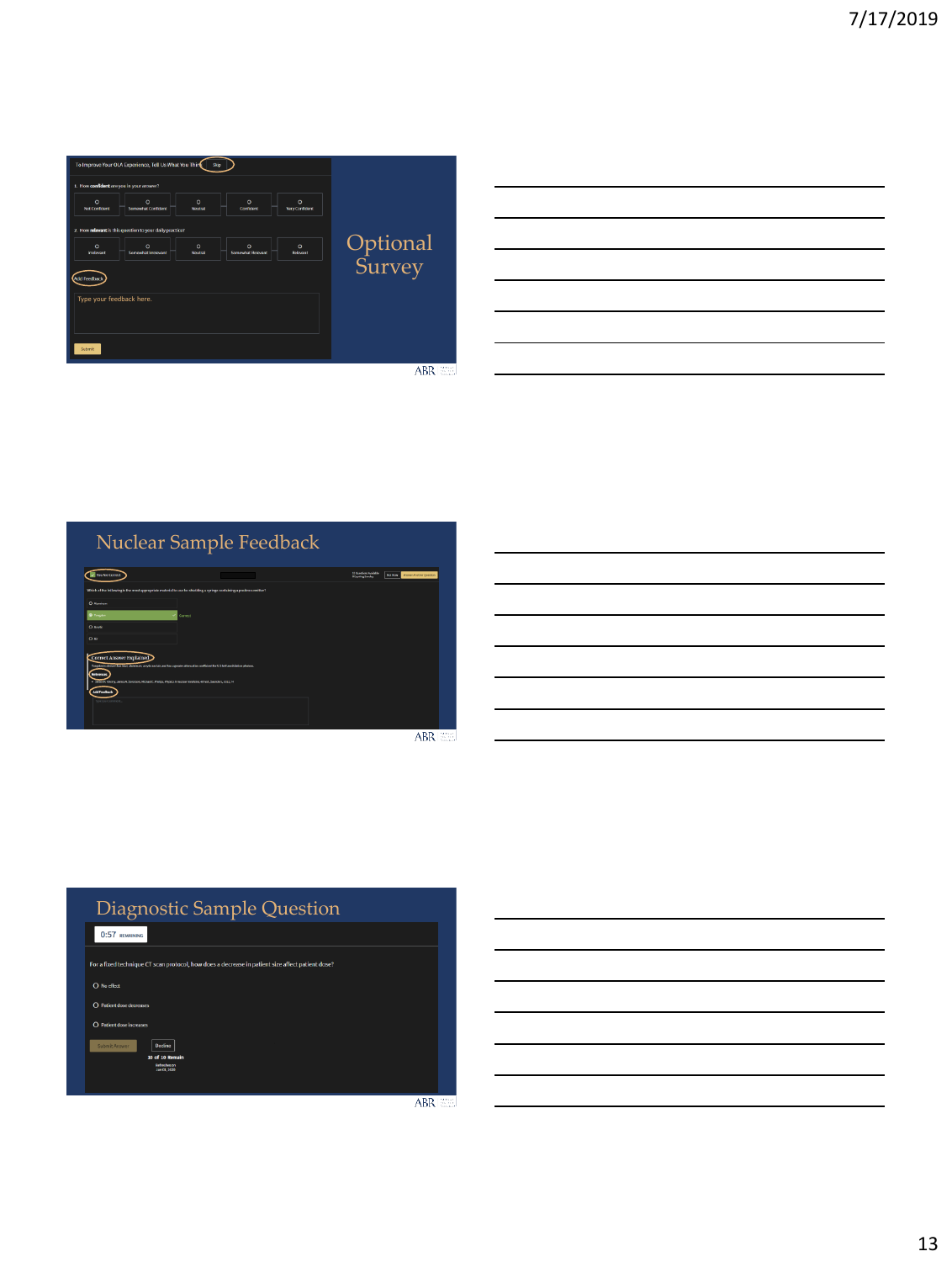|                                                                                                                                                                                                                                | Diagnostic Sample Feedback                                                                                                                                                                                                                                                                     |                                               |                                                   |
|--------------------------------------------------------------------------------------------------------------------------------------------------------------------------------------------------------------------------------|------------------------------------------------------------------------------------------------------------------------------------------------------------------------------------------------------------------------------------------------------------------------------------------------|-----------------------------------------------|---------------------------------------------------|
| Vou Are Incorrect                                                                                                                                                                                                              |                                                                                                                                                                                                                                                                                                | 17 Denders Andrake<br><b>Clasifies Sanday</b> | <b>Amount Another Question</b><br><b>Not Move</b> |
| For a flord technique CT scan protocol, how does a decrease in patient size affect patient dose?                                                                                                                               |                                                                                                                                                                                                                                                                                                |                                               |                                                   |
| O model                                                                                                                                                                                                                        |                                                                                                                                                                                                                                                                                                |                                               |                                                   |
| <b>R</b> Patient down decreases                                                                                                                                                                                                | four<br>Sexuar                                                                                                                                                                                                                                                                                 |                                               |                                                   |
| C Patient dose increas-                                                                                                                                                                                                        | Correct                                                                                                                                                                                                                                                                                        |                                               |                                                   |
| <b>Correct Answer Explained</b><br>every is absorbed.<br><b>Belgravyan</b><br>. Mahadevappa Mahesh, MOCT Fhistoc The Basico: Fechnology, Image Oswitz and Radiation Dose, UIRA, 2009; 19<br>Add Feedback<br>Type your comment. | those in defined as the amount of energy deposited per unit mans. With a fixed scan technique, a decrease in patient size with eachs an increase<br>in dear. The total energy absorbed by the smaller patient will be less, but this is more than balanced by the decreme in mass in which the |                                               |                                                   |
|                                                                                                                                                                                                                                |                                                                                                                                                                                                                                                                                                |                                               |                                                   |
|                                                                                                                                                                                                                                |                                                                                                                                                                                                                                                                                                |                                               | <b>EN 1988</b><br><b><i><u>Product</u></i></b>    |

|                                                             | <u> 1989 - Andrea Santa Andrea Andrea Andrea Andrea Andrea Andrea Andrea Andrea Andrea Andrea Andrea Andrea Andr</u> |  |  |
|-------------------------------------------------------------|----------------------------------------------------------------------------------------------------------------------|--|--|
|                                                             | the contract of the contract of the contract of the contract of the contract of                                      |  |  |
| <u> 1989 - Johann Stoff, amerikansk politiker (d. 1989)</u> |                                                                                                                      |  |  |
|                                                             | <u> 1989 - Andrea Andrew Maria (h. 1989).</u>                                                                        |  |  |
|                                                             |                                                                                                                      |  |  |

## Therapeutic Sample Question

| $0:32$ REMAINING                                                                                                       |
|------------------------------------------------------------------------------------------------------------------------|
| For absolute dose measurements for small SRS fields $(41 \times 1$ cm <sup>2</sup> ), what is an appropriate detector? |
| O Diode                                                                                                                |
| O Film                                                                                                                 |
| O Optically stimulated luminescent dosimeter (OSLD)                                                                    |
| O o.s-cc-ion-chamber                                                                                                   |
| Submit Answer<br>Decine<br>10 of 10 Remain<br>Detectors on<br>Jan-11, 2030                                             |
|                                                                                                                        |

ABR EE



ABR **ELE**